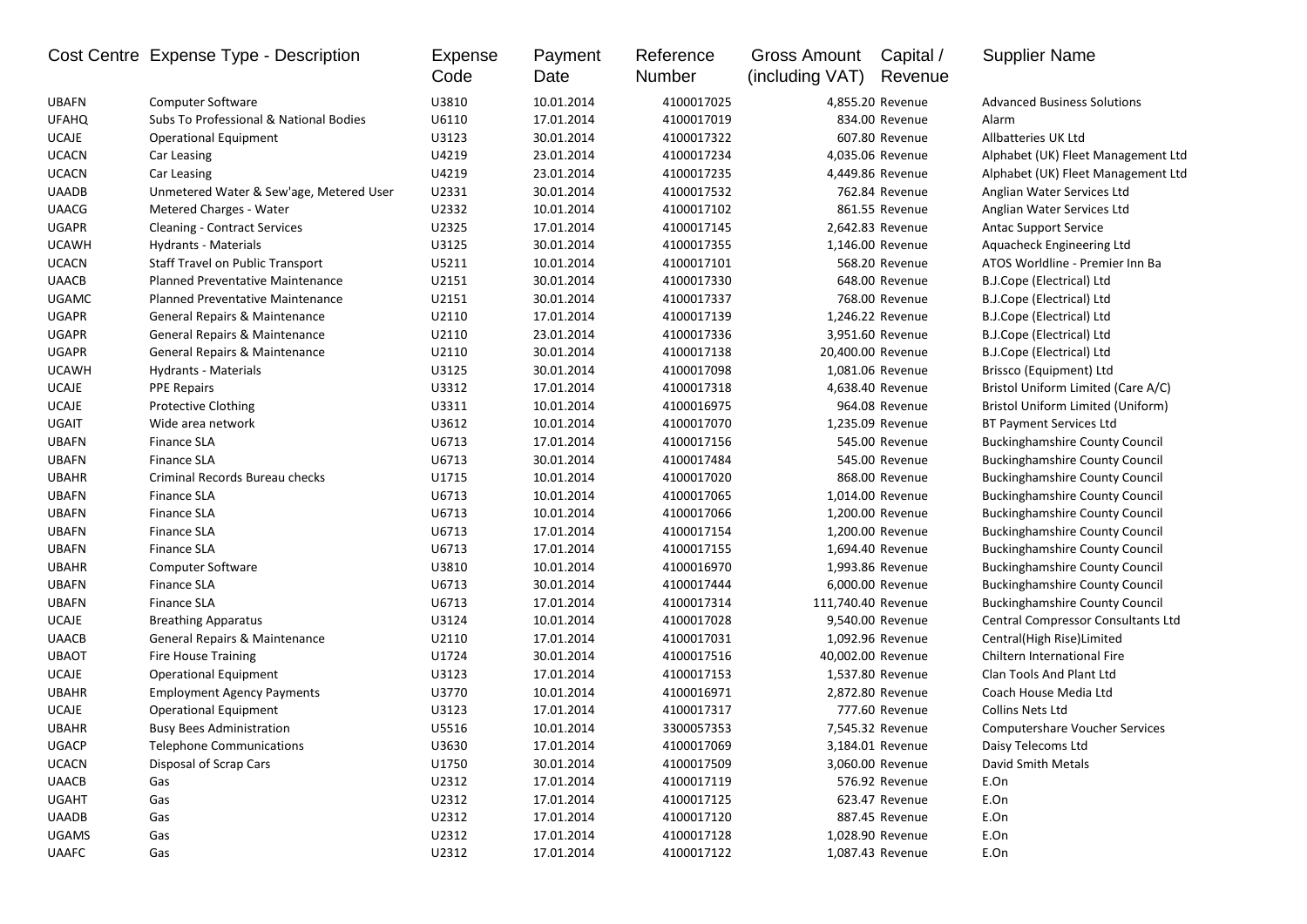|              | Cost Centre Expense Type - Description | Expense<br>Code | Payment<br>Date | Reference<br>Number | <b>Gross Amount</b><br>(including VAT) | Capital /<br>Revenue | <b>Supplier Name</b>                     |
|--------------|----------------------------------------|-----------------|-----------------|---------------------|----------------------------------------|----------------------|------------------------------------------|
| <b>UAAEB</b> | Gas                                    | U2312           | 17.01.2014      | 4100017127          |                                        | 1,250.93 Revenue     | E.On                                     |
| <b>UAACG</b> | Gas                                    | U2312           | 17.01.2014      | 4100017123          |                                        | 1,452.59 Revenue     | E.On                                     |
| <b>UAACF</b> | Gas                                    | U2312           | 17.01.2014      | 4100017118          |                                        | 1,546.13 Revenue     | E.On                                     |
| <b>UGAHQ</b> | Gas                                    | U2312           | 17.01.2014      | 4100017126          |                                        | 2,273.72 Revenue     | E.On                                     |
| <b>UGAHQ</b> | Electricity                            | U2313           | 10.01.2014      | 4100017037          |                                        | 4,225.30 Revenue     | E.On                                     |
| <b>UGACP</b> | <b>Telephone Communications</b>        | U3630           | 10.01.2014      | 4100017109          |                                        | 2,130.91 Revenue     | EE Ltd                                   |
| <b>UGACP</b> | <b>Telephone Communications</b>        | U3630           | 10.01.2014      | 4100017110          |                                        | 2,154.83 Revenue     | EE Ltd                                   |
| <b>UCAJE</b> | <b>Operational Equipment</b>           | U3123           | 17.01.2014      | 4100016988          |                                        | 575.10 Revenue       | Fire Hosetech Ltd                        |
| <b>UAACC</b> | Planned Preventative Maintenance       | U2151           | 17.01.2014      | 4100017107          |                                        | 4,626.48 Revenue     | FTS Safety Solutions Ltd                 |
| <b>UAAFD</b> | Planned Preventative Maintenance       | U2151           | 10.01.2014      | 4100017086          |                                        | 1,054.86 Revenue     | Grundon Waste Management Ltd             |
| <b>UCACN</b> | Agency Services - Payments to Other LA | U6020           | 30.01.2014      | 4100017460          |                                        | 1,360.72 Revenue     | Hertfordshire CC (Supplies)-Serco        |
| <b>UBAHR</b> | <b>Consultancy Fees</b>                | U5513           | 10.01.2014      | 4100017100          |                                        | 8,100.00 Revenue     | <b>House Warburton Business Services</b> |
| <b>UBAHR</b> | <b>Consultancy Fees</b>                | U5513           | 23.01.2014      | 4100017324          |                                        | 12,000.00 Revenue    | <b>House Warburton Business Services</b> |
| <b>UGATR</b> | Rents, wayleaves & Hire of Premises    | U2510           | 10.01.2014      | 4100016967          |                                        | 534.00 Revenue       | HTS Management Holdings Ltd              |
| <b>UCAJE</b> | Uniforms                               | U3310           | 30.01.2014      | 4100017456          |                                        | 3,652.98 Revenue     | Hunter Apparel Solutions Ltd             |
| <b>UCAJE</b> | Uniforms                               | U3310           | 10.01.2014      | 4100016980          |                                        | 15,796.04 Revenue    | Hunter Apparel Solutions Ltd             |
| <b>UGAPR</b> | <b>Fixtures and Fittings</b>           | U2420           | 30.01.2014      | 4100017409          |                                        | 523.18 Revenue       | Initial Washroom Solutions               |
| <b>UGACP</b> | <b>Computer Software</b>               | U3810           | 10.01.2014      | 4100016945          |                                        | 29,261.97 Revenue    | Insight Direct (UK) Ltd                  |
| CFA.10.SAL   | Purchase of Equipment                  | C15000          | 23.01.2014      | 4100017150          |                                        | 9,030.96 Capital     | Kidde Safety Europe Ltd                  |
| CFA.09.FIT   | Purchase of Computer Hardware          | C18000          | 23.01.2014      | 4100017115          |                                        | 4,795.20 Capital     | Kingsfield Computer Products Ltd         |
| <b>UCAWH</b> | Hydrants - Materials                   | U3125           | 10.01.2014      | 4100017072          |                                        | 511.20 Revenue       | Kluber Lubrication GB Ltd                |
| <b>UCAJE</b> | <b>Fire Ground Provisions</b>          | U3218           | 10.01.2014      | 4100017029          |                                        | 1,311.84 Revenue     | Lakedale Power Tools                     |
| UGAFL        | <b>Contracted Maintenance</b>          | U4382           | 17.01.2014      | 4100017306          |                                        | 3,342.10 Revenue     | Lex Autolease Ltd                        |
| UGAFL        | <b>Contracted Maintenance</b>          | U4382           | 17.01.2014      | 4100017255          |                                        | 7,579.73 Revenue     | Lex Autolease Ltd                        |
| <b>UCAJE</b> | Uniforms                               | U3310           | 10.01.2014      | 4100017009          |                                        | 1,459.82 Revenue     | LHD Group (Uk) Ltd                       |
| CFA.09.FIT   | Purchase of Computer Hardware          | C18000          | 17.01.2014      | 4100017022          |                                        | 2,888.40 Capital     | Misco                                    |
| <b>UCAJE</b> | <b>Operational Equipment</b>           | U3123           | 30.01.2014      | 4100017320          |                                        | 702.00 Revenue       | MSA (Britain) Ltd                        |
| <b>UCAJE</b> | <b>Operational Equipment</b>           | U3123           | 10.01.2014      | 4100017000          |                                        | 1,104.00 Revenue     | North Fire Ltd                           |
| <b>UGAPR</b> | <b>Property Management Consultant</b>  | U3539           | 10.01.2014      | 4100017015          |                                        | 960.00 Revenue       | <b>Oakleaf Technical Service Ltd</b>     |
| <b>UBADR</b> | <b>Driver Training</b>                 | U1730           | 30.01.2014      | 4100017181          |                                        | 547.32 Revenue       | Oxfordshire County Council               |
| <b>UBADR</b> | <b>Driver Training</b>                 | U1730           | 30.01.2014      | 4100017182          |                                        | 1,263.02 Revenue     | <b>Oxfordshire County Council</b>        |
| <b>UFASA</b> | <b>Driver Training</b>                 | U1730           | 30.01.2014      | 4100017183          |                                        | 1,930.80 Revenue     | <b>Oxfordshire County Council</b>        |
| <b>UGAPR</b> | General Repairs & Maintenance          | U2110           | 10.01.2014      | 4100017016          |                                        | 560.00 Revenue       | P French                                 |
| <b>UAAEE</b> | Diesel Oil - Gas Oil                   | U4320           | 23.01.2014      | 4100017388          |                                        | 1,298.43 Revenue     | Pace Fuelcare Ltd                        |
| <b>UGAFF</b> | Diesel Oil - Gas Oil                   | U4320           | 17.01.2014      | 4100017281          |                                        | 1,863.29 Revenue     | Pace Fuelcare Ltd                        |
| UGAFF        | Diesel Oil - Gas Oil                   | U4320           | 17.01.2014      | 4100017231          |                                        | 1,997.71 Revenue     | Pace Fuelcare Ltd                        |
| UGAFF        | Diesel Oil - Gas Oil                   | U4320           | 10.01.2014      | 4100017044          |                                        | 2,019.24 Revenue     | Pace Fuelcare Ltd                        |
| UGAFF        | Diesel Oil - Gas Oil                   | U4320           | 17.01.2014      | 4100017232          |                                        | 2,661.84 Revenue     | Pace Fuelcare Ltd                        |
| UGAFF        | Diesel Oil - Gas Oil                   | U4320           | 17.01.2014      | 4100017230          |                                        | 2,663.17 Revenue     | Pace Fuelcare Ltd                        |
| UGAFF        | Diesel Oil - Gas Oil                   | U4320           | 30.01.2014      | 4100017389          |                                        | 2,784.29 Revenue     | Pace Fuelcare Ltd                        |
| UGAFF        | Diesel Oil - Gas Oil                   | U4320           | 17.01.2014      | 4100017282          |                                        | 3,859.67 Revenue     | Pace Fuelcare Ltd                        |
| UGAFF        | Diesel Oil - Gas Oil                   | U4320           | 10.01.2014      | 4100017045          |                                        | 11,450.52 Revenue    | Pace Fuelcare Ltd                        |
| UGAFF        | Diesel Oil - Gas Oil                   | U4320           | 23.01.2014      | 4100017390          |                                        | 13,309.20 Revenue    | Pace Fuelcare Ltd                        |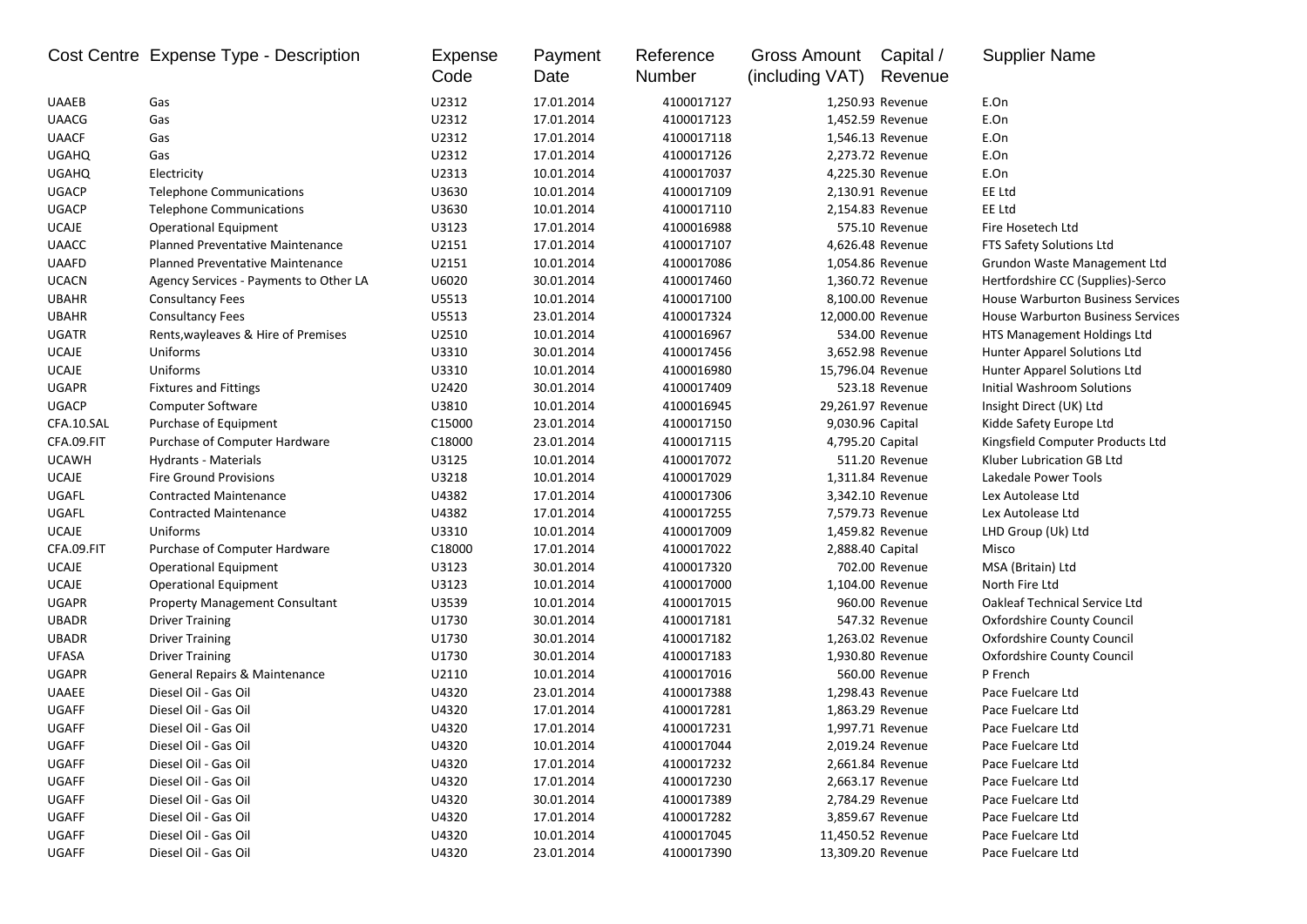|              | Cost Centre Expense Type - Description  | Expense<br>Code | Payment<br>Date | Reference<br>Number | <b>Gross Amount</b><br>(including VAT) | Capital /<br>Revenue | <b>Supplier Name</b>                 |
|--------------|-----------------------------------------|-----------------|-----------------|---------------------|----------------------------------------|----------------------|--------------------------------------|
| UGARM        | <b>Other Expenses</b>                   | U6710           | 30.01.2014      | 4100017289          |                                        | 2,124.00 Revenue     | Performance Monitoring Systems Ltd   |
| <b>UTHHA</b> | Spares for Lease Cars                   | U4371           | 17.01.2014      | 4100017215          |                                        | 1,014.88 Revenue     | Perrys Motor Sales Limited           |
| <b>UGAPR</b> | General Repairs & Maintenance           | U2110           | 10.01.2014      | 4100016963          |                                        | 573.02 Revenue       | PHS Group Plc                        |
| <b>UGAPR</b> | Cleaning Catering & Domestic Equip      | U3160           | 10.01.2014      | 4100016946          |                                        | 847.75 Revenue       | PHS Group Plc                        |
| <b>UBAFN</b> | <b>Courses And Conference Fees</b>      | U5230           | 30.01.2014      | 3000002414          |                                        | 834.00 Revenue       | Redactive Events Limited             |
| UGAPR        | General Repairs & Maintenance           | U2110           | 23.01.2014      | 4100017400          |                                        | 2,772.00 Revenue     | <b>Richard Cross General Builder</b> |
| <b>UGARM</b> | <b>Operational Equipment</b>            | U3123           | 30.01.2014      | 4100017547          |                                        | 720.00 Revenue       | <b>Ritchey Limited</b>               |
| <b>UBASD</b> | <b>Staff Training Fees</b>              | U1722           | 17.01.2014      | 4100017096          |                                        | 960.00 Revenue       | Royal Berkshire Fire Authority       |
| <b>UGAHQ</b> | General Postage                         | U5130           | 23.01.2014      | 4100017338          |                                        | 520.86 Revenue       | Royal Mail Group Ltd                 |
| <b>UGACP</b> | <b>Computer Maintenance</b>             | U3815           | 17.01.2014      | 4100017067          |                                        | 1,215.98 Revenue     | <b>SCC</b>                           |
| <b>UAADD</b> | Electricity                             | U2313           | 23.01.2014      | 4100017376          |                                        | 709.32 Revenue       | Scottish Hydro Elec (Was SSE)        |
| <b>UAACC</b> | Electricity                             | U2313           | 23.01.2014      | 4100017377          |                                        | 759.85 Revenue       | Scottish Hydro Elec (Was SSE)        |
| <b>UAACD</b> | Electricity                             | U2313           | 23.01.2014      | 4100017375          |                                        | 960.51 Revenue       | Scottish Hydro Elec (Was SSE)        |
| <b>UGAMS</b> | Electricity                             | U2313           | 23.01.2014      | 4100017397          |                                        | 1,086.70 Revenue     | Scottish Hydro Elec (Was SSE)        |
| <b>UGAUS</b> | Electricity                             | U2313           | 23.01.2014      | 4100017396          |                                        | 1,429.95 Revenue     | Scottish Hydro Elec (Was SSE)        |
| <b>UFAMA</b> | <b>Courses And Conference Fees</b>      | U5230           | 17.01.2014      | 3000002409          |                                        | 2,160.00 Revenue     | Serco Limited                        |
| <b>UBAHR</b> | <b>Recruitment Expenses</b>             | U1718           | 10.01.2014      | 4100016972          |                                        | 1,116.00 Revenue     | SHL Group Ltd                        |
| CFA.07.PVS   | Purchase of Equipment                   | C15000          | 23.01.2014      | 4100017137          | 35,660.36 Capital                      |                      | Solinium Ltd                         |
| <b>UCAJE</b> | <b>Operational Equipment</b>            | U3123           | 10.01.2014      | 4100017087          |                                        | 646.20 Revenue       | Southcombe Bros Ltd                  |
| <b>UFAHQ</b> | Consultancy fees                        | U3750           | 10.01.2014      | 4100017035          |                                        | 1,073.63 Revenue     | Sprinklersafe Europe Ltd             |
| CFA.09.FIT   | Purchase of Software                    | C14000          | 30.01.2014      | 4100017490          | 1,620.00 Capital                       |                      | <b>SSI Solutions Ltd</b>             |
| CFA.12.OPE   | Purchase of Equipment                   | C15000          | 17.01.2014      | 4100017316          | 36,093.55 Capital                      |                      | Supply + Limited                     |
| <b>UGAPR</b> | General Repairs & Maintenance           | U2110           | 17.01.2014      | 4100017299          |                                        | 608.69 Revenue       | <b>Tencer Limited</b>                |
| <b>UGAPR</b> | General Repairs & Maintenance           | U2110           | 17.01.2014      | 4100017302          |                                        | 726.24 Revenue       | <b>Tencer Limited</b>                |
| <b>UGAPR</b> | General Repairs & Maintenance           | U2110           | 17.01.2014      | 4100017148          |                                        | 1,093.62 Revenue     | <b>Tencer Limited</b>                |
| <b>UGAPR</b> | General Repairs & Maintenance           | U2110           | 30.01.2014      | 4100017467          |                                        | 1,577.91 Revenue     | <b>Tencer Limited</b>                |
| <b>UGAPR</b> | General Repairs & Maintenance           | U2110           | 10.01.2014      | 4100016944          |                                        | 1,749.18 Revenue     | <b>Tencer Limited</b>                |
| <b>UGAPR</b> | General Repairs & Maintenance           | U2110           | 30.01.2014      | 4100017501          |                                        | 2,516.40 Revenue     | <b>Tencer Limited</b>                |
| <b>UGAHQ</b> | <b>Planned Preventative Maintenance</b> | U2151           | 17.01.2014      | 4100017149          |                                        | 3,992.64 Revenue     | <b>Tencer Limited</b>                |
| <b>UCAJB</b> | Agency Services - Payments to Other LA  | U6020           | 30.01.2014      | 4100017486          |                                        | 6,220.00 Revenue     | Thames Valley Police Authority       |
| UGAPR        | <b>Cleaning Materials</b>               | U2321           | 23.01.2014      | 4100017208          |                                        | 612.77 Revenue       | The Consortium                       |
| <b>UBASD</b> | Fire Service College Fees               | U1728           | 17.01.2014      | 4100017159          |                                        | 1,032.00 Revenue     | The Fire Service College Limited     |
| <b>UBAOT</b> | Fire Service College Fees               | U1728           | 10.01.2014      | 4100017076          |                                        | 2,830.50 Revenue     | The Fire Service College Limited     |
| <b>UBASD</b> | Consultancy fees                        | U3750           | 30.01.2014      | 4100017479          |                                        | 2,404.58 Revenue     | The Watt Associates                  |
| <b>UBASD</b> | Consultancy fees                        | U3750           | 17.01.2014      | 4100017157          |                                        | 2,501.18 Revenue     | The Watt Associates                  |
| <b>UCAJB</b> | <b>Printing Stationery</b>              | U5110           | 10.01.2014      | 4100017033          |                                        | 705.00 Revenue       | <b>Total Merchandise Ltd</b>         |
| <b>UBAHR</b> | <b>Recruitment Expenses</b>             | U1718           | 17.01.2014      | 4100017178          |                                        | 840.00 Revenue       | <b>Totaljobs Group</b>               |
| <b>UTHHA</b> | Spares for Red Fleet                    | U4372           | 17.01.2014      | 4100017283          |                                        | 633.41 Revenue       | Truckeast Ltd                        |
| <b>UTHHA</b> | Spares for Red Fleet                    | U4372           | 17.01.2014      | 4100017112          |                                        | 1,414.02 Revenue     | Truckeast Ltd                        |
| <b>UTHHA</b> | Spares for Red Fleet                    | U4372           | 17.01.2014      | 4100017284          |                                        | 2,015.82 Revenue     | Truckeast Ltd                        |
| <b>UTHHA</b> | <b>Employment Agency Payments</b>       | U3770           | 10.01.2014      | 4100017052          |                                        | 2,310.48 Revenue     | Truckeast Ltd                        |
| UGACP        | Wide area network                       | U3612           | 23.01.2014      | 4100017398          |                                        | 626.20 Revenue       | Updata Infrastructure UK             |
| UGACP        | Wide area network                       | U3612           | 23.01.2014      | 4100017399          |                                        | 1,632.00 Revenue     | Updata Infrastructure UK             |